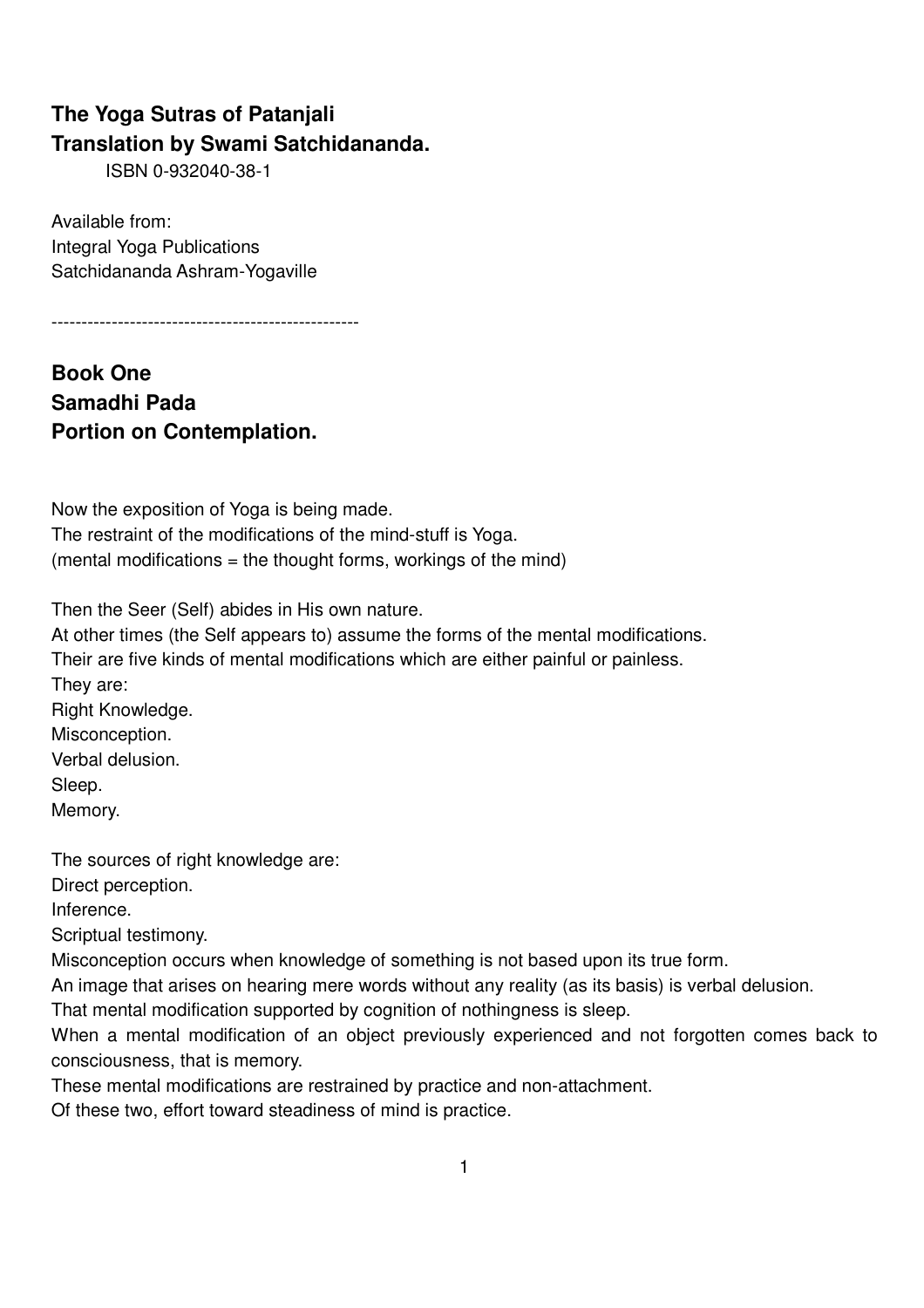Practice becomes firmly grounded when well attended to for a long time, without break and in all earnestness.

The consciousness of self-mastery in one who is free from craving for objects seen or heard about is non-attachment.

When there is non-thirst for even the gunas (constituents of Nature) due to realization of the Purusha (true self), that is supreme non-attachment.

Samprajnata samadhi (distinguished contemplation) is accompanied by reasoning, reflecting, rejoicing and pure I-am-ness.

By the firmly convinced practice of the complete cessation of mental modifications, the impressions only remain. This is the other samadhi (asamprajnata or non-distinguished).

Those who merely leave their physical bodies and attain the state of celestial deities, or those who get merges in Nature, have rebirth.

To the others, this asamprajnata samadhi could come through faith, strength, memory, contemplation or by discernment.

To the keen and intent practitioner this (samadhi) comes very quickly.

The time necessary for success further depends on whether the practice is mild, medium, or intense.

Or (samadhi is attained) by devotion with total dedication to God (Isvara).

Isvara is the supreme Purusha, unaffected by any afflictions, actions, fruits of actions or by any inner impressions of desires.

In Him is the complete manifestation of the seed of omniscience.

Unconditioned by time, He is the teacher of even the most ancient teachers.

The word expressive of Isvara is the mystic sound OM. (Note: OM is God's name as well as form.)

To repeat it with reflection upon its meaning is an aid.

From this practice all the obstacles disappear and simultaneously dawns knowledge of the inner Self.

These distractions of the mind-stuff are the obstacles.

Disease

**Dullness** 

Doubt

**Carelesssness** 

**Laziness** 

**Sensuality** 

False perception

Failure to reach firm ground

Slipping from the ground

Accompaniments to the mental distractions include: Distress.

Despair.

Trembling of the body.

Disturbed breathing.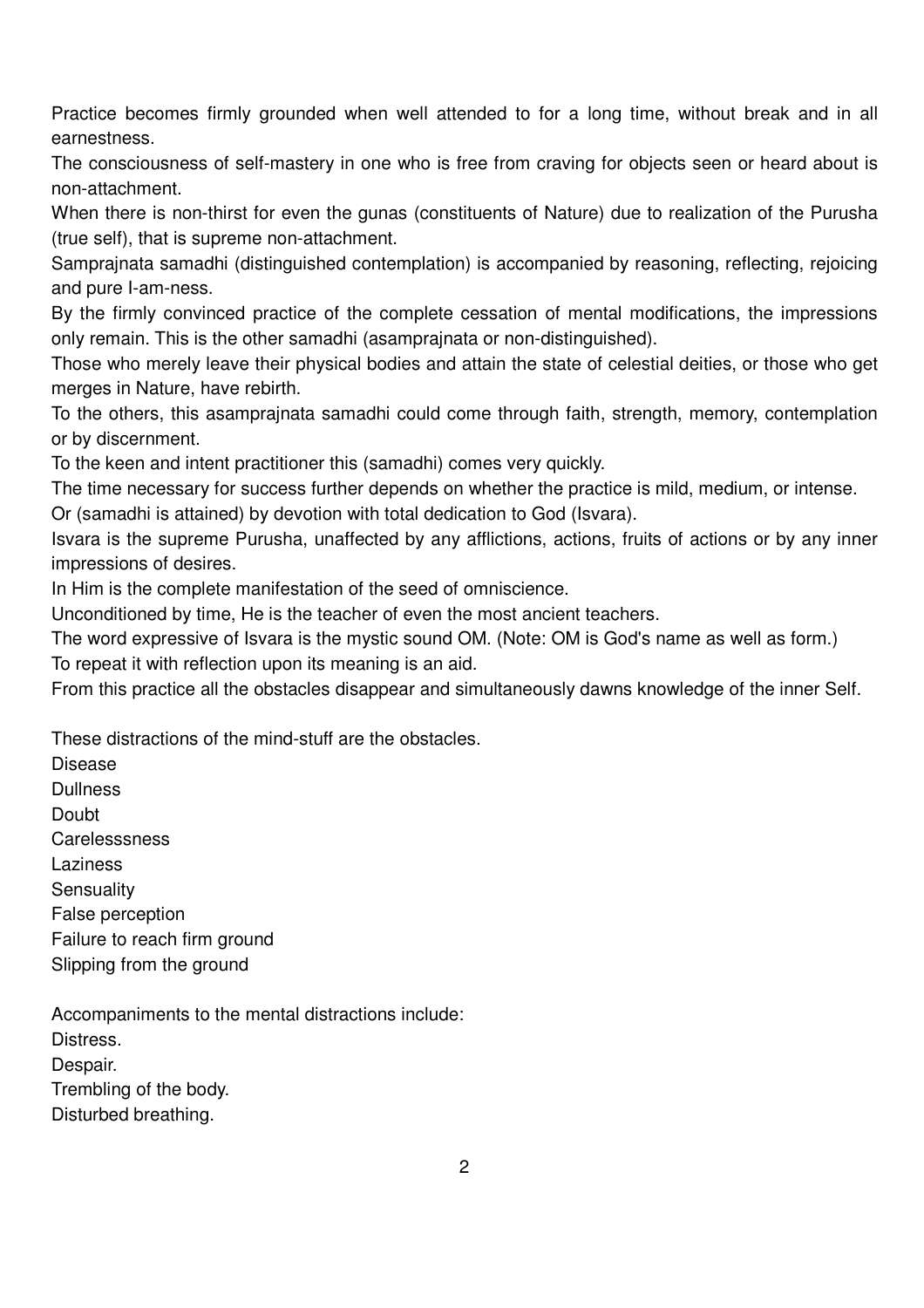The practice of concentration on a single subject (or the use of one technique) is the best way to prevent the obstacles and their accompaniments.

By cultivating attitudes of: Friendliness toward the happy Compassion for the unhappy Delight in the virtuous And disregard toward the wicked the mind-stuff retains its undisturbed calmness.

Or that calm is retainded by the controlled exhalation or retention of the breath.

Or the concentration on subtle sense perception can cause steadiness of mind.

Or by concentrating on the supreme, everblissful Light within.

Or by concentrating on a great soul's mind which is totally freed from attachment to sense objects.

Or by concentrating on an experience had during dream or deep sleep.

Or by meditating on anything one chooses that is elevating.

Gradually, one's mastery in concentration extends from the primal atom to the greatest magnitude.

Just as the naturally pure crystal assumes shapes and colors of objects placed near it, so the Yogi's mind, with its totally weakened modifications, becomes clear and balanced and attains the state devoid of differentation between knower, knowable and knowledge. This culmination of meditation is samadhi.

The samadhi in which name, form and knowledge of them is mixed is called savitarka samadhi, or samadhi with deliberation.

When the memory is well purified, the knowledge of the object of concentration shines alone, devoid of the distinction of name and quality. This is nirvitarka samadhi, or samadhi without deliberation.

In the same way, savichara (reflective) and nirvichara (super or non reflective) samadhis, are explained.

The subtlety of possible objects of concentration ends only at the undefinable.

All these samadhis are sabija (with seed), which could bring one back into bondage or mental disturbance.

In the purity of nirvichara samadhi, the supreme Self shines.

This is ritambhara prajna, or the absolute true consciousness.

This special truth is totally different from knowledge gained by hearing, study of scripture or inference.

The impression produced by this samadhi wipes out all other impressions.

When even this impression is wiped out, every impression is totally wiped out and there is nirbija (seedless) samadhi.

So concludes the Sutras of Book One.

--------------------------------------------------------------------------------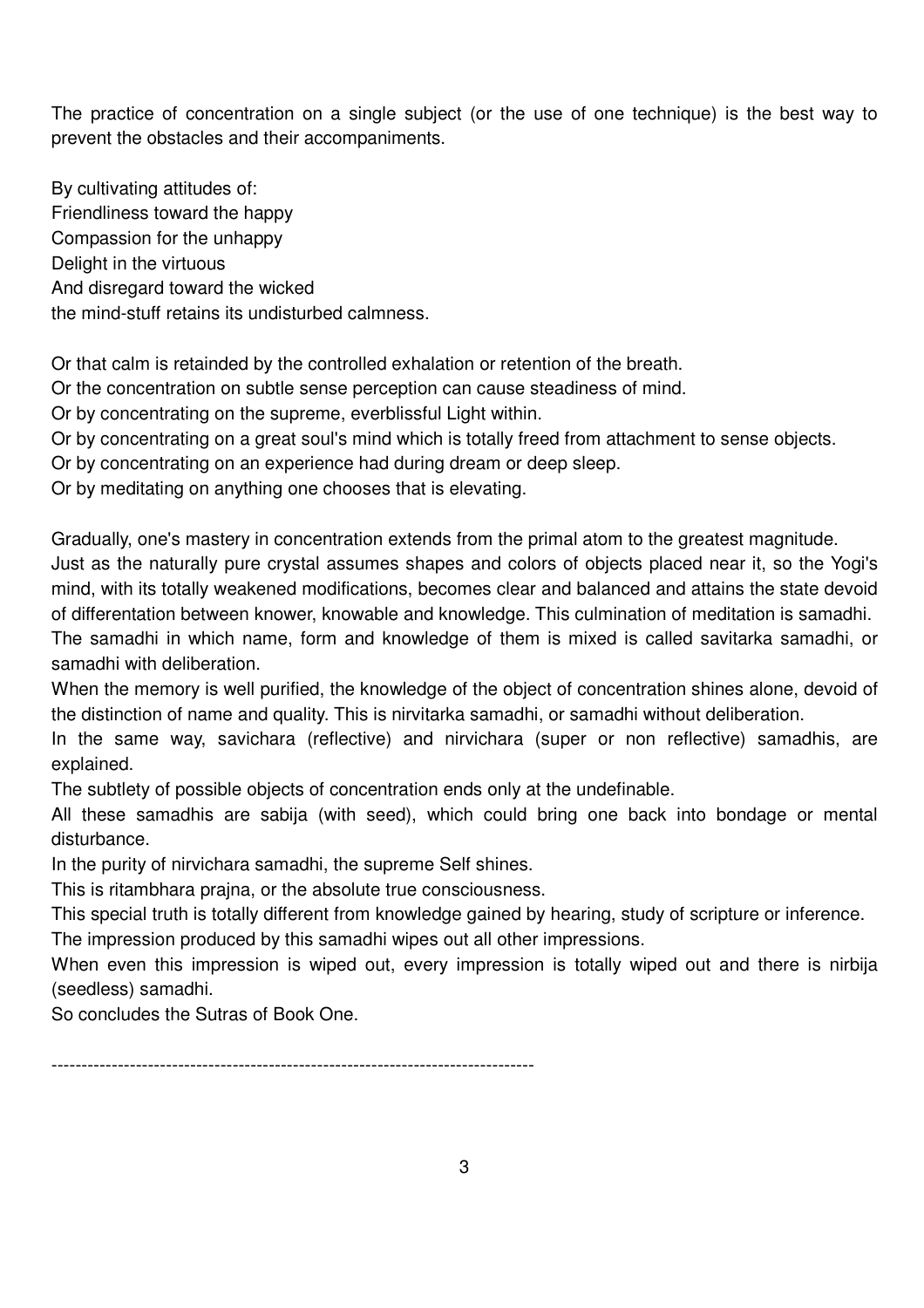### **Book Two Sadhana Pada Portion on Practice**

In the Samadhi Pada, Patanjali gives us the aim of Yoga in a theoretical way, explaining it as the control of thechitta vrittis, or thought forms. Then the rest of theSutras in the Book 1 could be classified into several groups: the different kinds of thought forms, the practices to control them, and the different kinds of superconscious experience culminating in the highest experience ofnirbija samadhi, the seedless contemplation. But it is not that easy to get intosamadhi, so in this chapter he tells the student not to get frightened but to prepare himself or herself by laying the proper foundation, then gradually build until that level is reached. For this Patanjali gives a number of simple directions.

Accepting pain as help for purification, study of spiritual books, and surrender to the Supreme Being constitute Yoga in practice.

They help us minimize obstacles and attain samadhi.

Ignorance, egoism, attachment, hatred, and clinging to bodily life are the five obstacles.

Ignorance is the field for the others mentioned after it, whether they be dormant, feeble, intercepted, or sustained.

Ignorance is regarding the impermanent as permanent, the impure as pure, the painful as pleasant, and the non-Self as the Self.

Egoism is the identification, as it were, of the power of the Seer (Purusha) with that of the instrument of seeing (body-mind).

Attachment is that which follows identification with pleasurable experience.

Aversion is that which follows identification with painful experiences.

Clinging to life, flowing by its own potency (due to past experience), exists even in the wise.

In subtle form, these obstacles can be destroyed by resolving them into their primal cause (the ego).

In the active state, they can be destroyed by meditation.

The womb of karmas (actions and reactions) has its root in these obstacles, and the karmas bring experiences in the seen (present) or in the unseen (future) births.

With the existence of the root, there will be fruits also; namely, the births of different species of life, their spans and experiences.

The karmas bear fruits of pleasure and pain caused by merit and demerit.

To one of discrimination, everything is painful indeed, due to its consequences: the anxiety and fear over losing what is gained; the resulting impressions left in the mind to create renewed cravings; and the constant conflict among the three gunas, which control the mind.

Pain that has not yet come is avoidable.

The cause of that avoidable pain is the union of the seer (Purusha) and the seen (Prakriti, or Nature). The seen is of the nature of the gunas: illumination, activity and inertia; and consists of the elements and sense organs, whose purpose is to provide both experiences and liberation to the Purusha.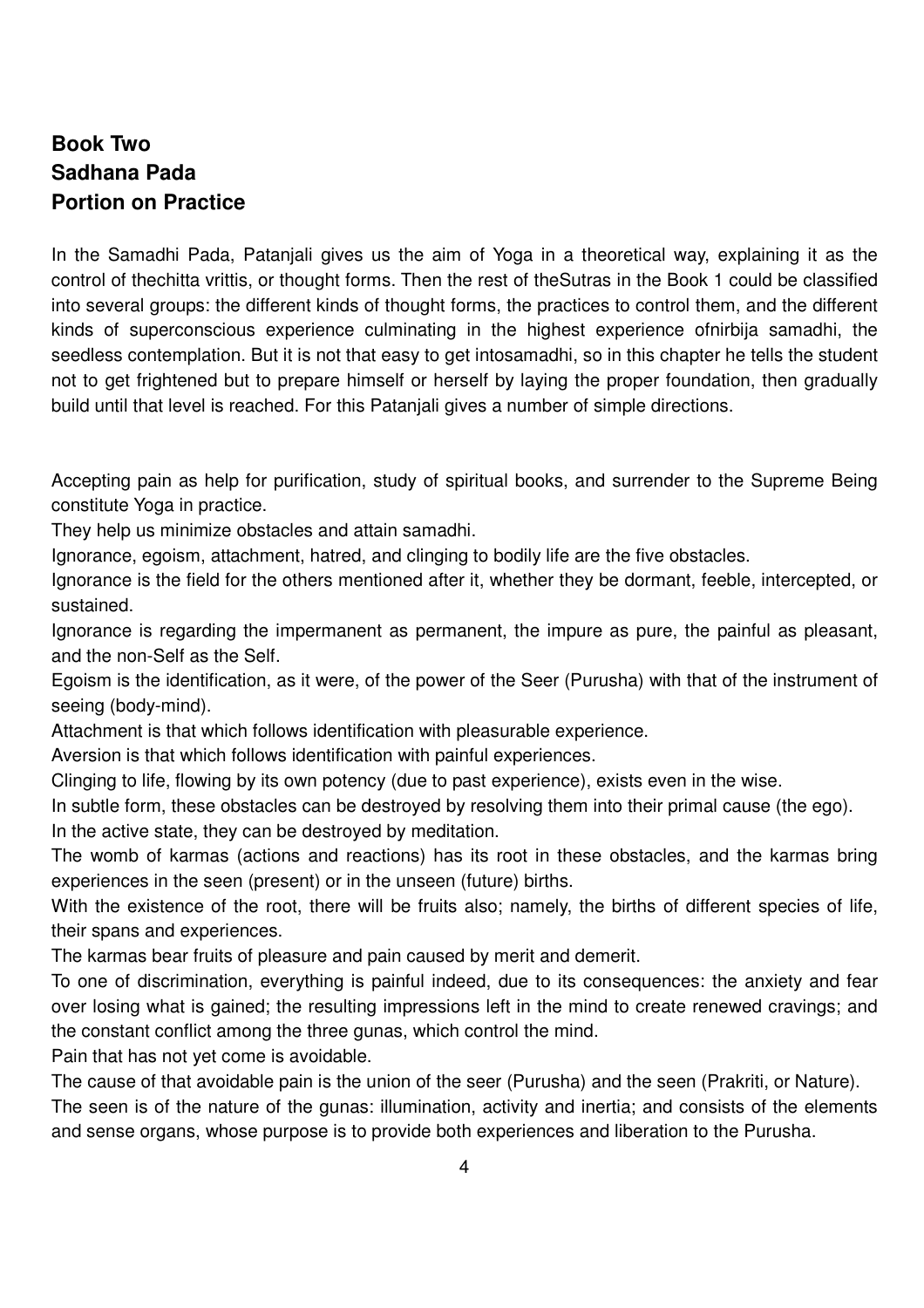The stages of the gunas are specific, non-specific, defined and undefinable.

The Seer is nothing but the power of seeing which, although pure, appears to see through the mind. The seen exists only for the sake of the seer.

Although destroyed for him who has attained liberation, it (the seen) still exists for others, being common to them.

The union of Owner (Purusha) and owned (Prakriti) causes the recognition of the nature and powers of them both.

The cause of this union is ignorance.

Without this ignorance, no such union occurs. This is the independence of the Seer.

Uninterrupted discriminative discernment is the method for its removal.

One's wisdom in the final stage is sevenfold. One experiences the end of:

Desire to know anything more.

Desire to stay away from any thing.

Desire to gain anything new.

Desire to do anything.

Sorrow.

Fear.

Delusion.

By the practice of the limbs of Yoga, the impurities dwindle away and there dawns the light of wisdom, leading to discriminatice discernment.

The eight limbs of Yoga are: Yama (abstinence). Niyama (observance). Asana (posture). Pranayama (breath control). Pratyahara (sense withdrawal). Dharana (concentration). Dhyana (meditation). Samadhi (contemplation, absorption or superconscious state).

Yama consits of: Non-violence. Truthfulness. Non-stealing. Continence. Non-greed.

These Great Vows are universal, not limited by class, place, time or circumstance. Niyama consists of purity,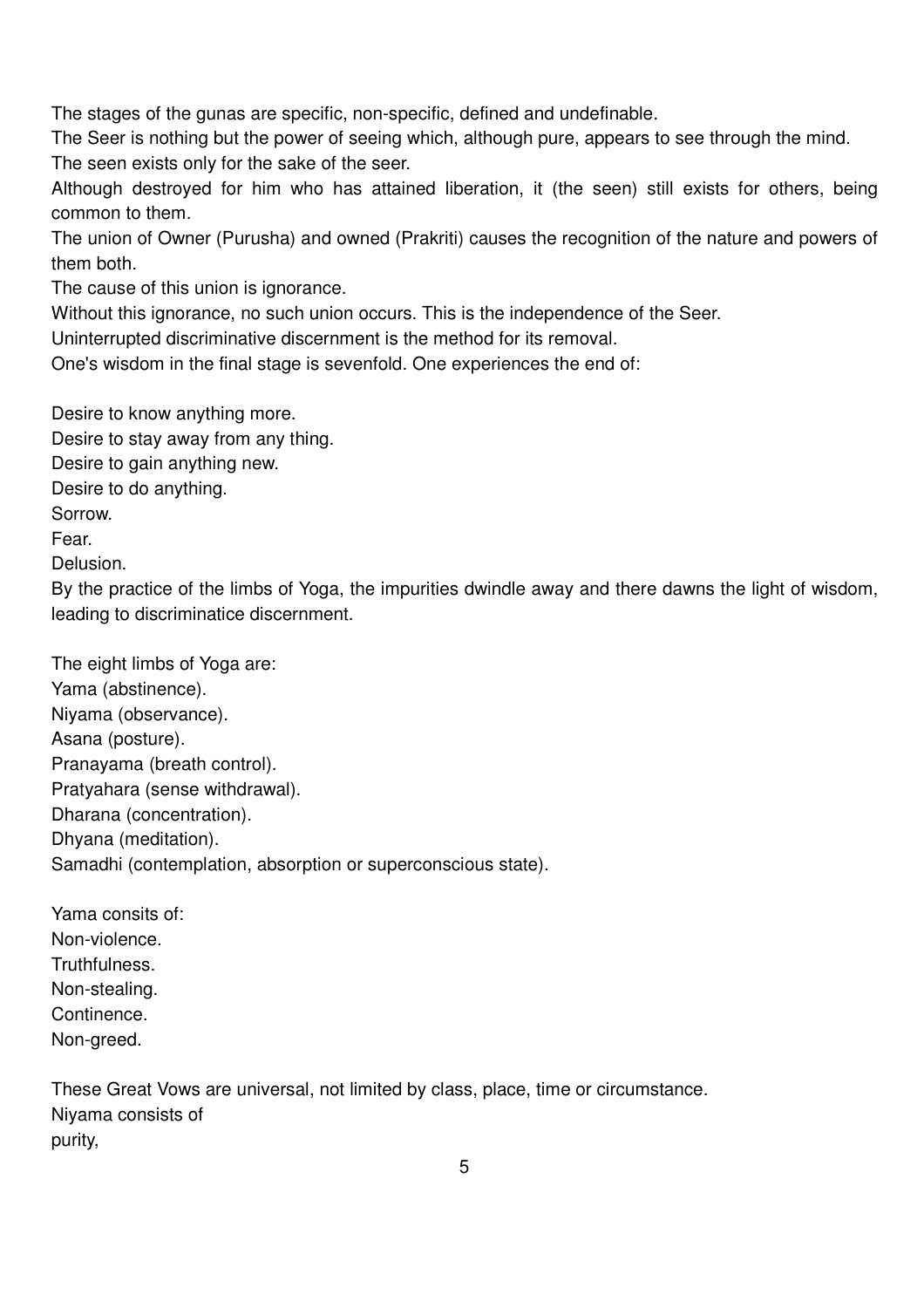contentment, accepting but not causing pain, study of spiritual books; and worship of God (self-surrender).

When disturbed by negative thoughts, opposite (positive) ones should be thought of. This is pratipaksha bhavana.

When negative thoughts or acts such as violence, etc. are caused to be done or even approved of, whether incited by greed, anger or infatuation, whether indulged in with mild, medium or extreme intensity, they are based on ignorance and bring certain pain.

In the presence of one firmly established in non-violence, all hostilities cease.

To one established in truthfulness, actions and their results become subservient.

To one established in non-stealing, all wealth comes.

By one established in continence, vigor is gained.

When non-greed is confirmed, a thorough illumination of the how and why of one's birth comes.

By purification arises disgust for one's own body and for contact with other bodies.

Moreover, one gains purity of sattva, cheerfulness of mind, one-pointedness, mastery over the senses, and fitness for Self-realization.

By contentment, supreme joy is gained.

By austerity, impuritied of body and senses are destroyed and occult powers gained.

By study of spiritual books comes communion with one's chosen deity.

By total surrender to God, samadhi is attained.

Asana is a steady, comfortable posture.

By lessening the natural tendency for restlessness and by meditating on the infinite, posture is mastered.

Thereafter, one is undisturbed by the dualities.

That (firm posture) being acquired, the movements of inhalation and exhalation should be controlled. This is pranayama.

The modifications of the life-breath are either external, internal, or stationary. They are to be regulated by space, time, and number and are either long or short.

There is a fourth kind of pranayama that occurs during concentration on an internal or external object.

As its result, the veil over the inner Light is destroyed.

And the mind becomes fit for concentration.

When the senses withdraw themselves from the objects and imitate, as it were, the nature of the mindstuff, this is pratyahara.

Then follows supreme mastery over the senses.

So concludes the Sutras of Book Two

--------------------------------------------------------------------------------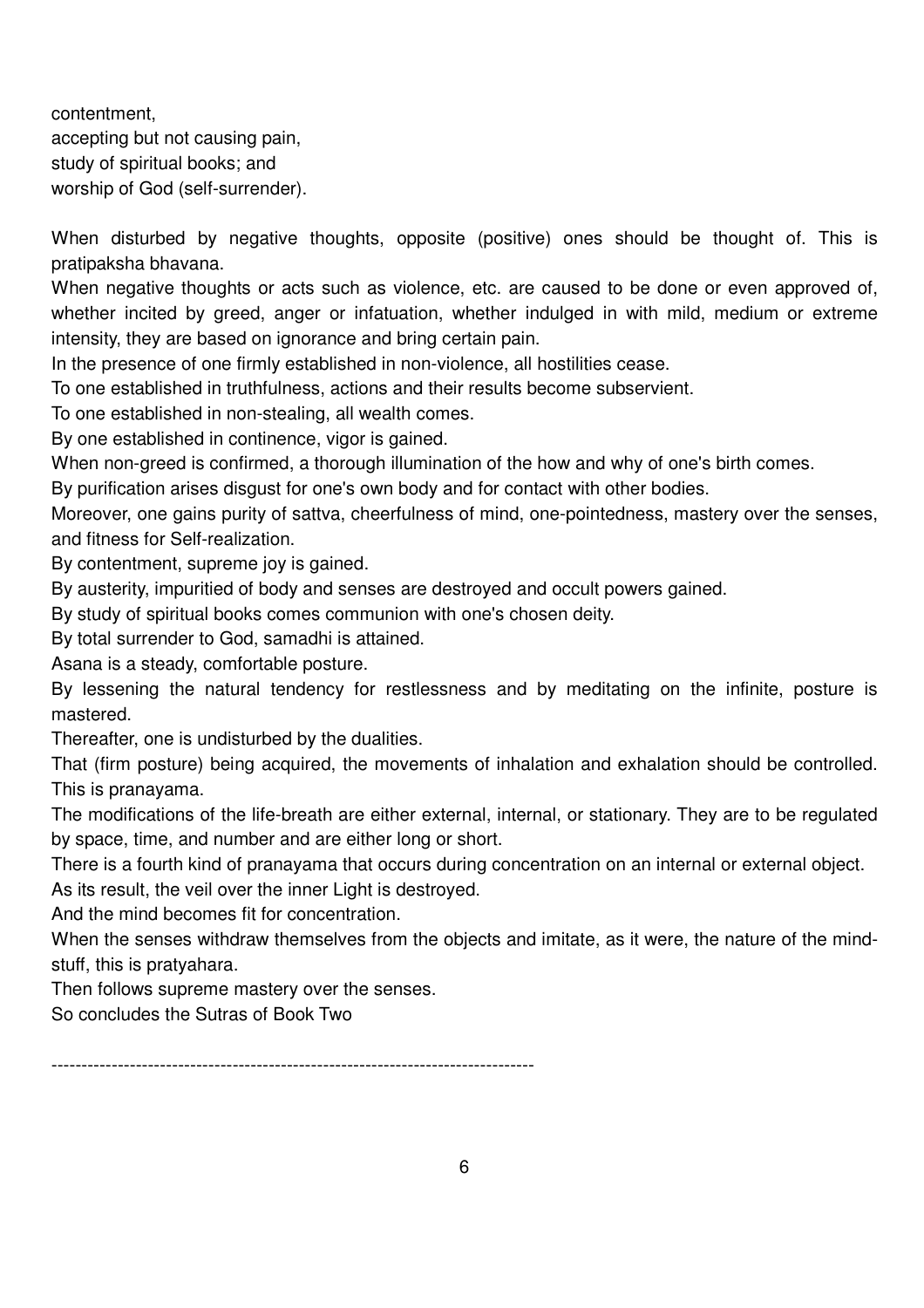## **Book Three Vibhuti Pada Portion on Accomplishments.**

The third book is called theVibhuti Pada. The vibhuti are all the accomplishments which come as byproducts of your Yoga practice. They are also sometimes called thesiddhis , or supernatural powers. These powers begin to come with the practice of the final three limbs of Raja Yoga: dharana (concentration), dhyana (meditation), and samadhi (contemplation).

Dharana is the binding of the mind to one place, object or idea.

Dhyana is the continuous flow of cognition toward that object.

Samadhi is the same meditation when there is the shining of the object alone, as if devoid of form.

The practice of these three (dharana, dhyana, and samadhi) upon one object is called samyam.

By the mastery of samyama comes the light of knowledge.

Its practice is to be accomplished in stages.

These three (dharana, dhyana, and samadhi) are more internal than the preceding five limbs.

Even these three are external to the seedless samadhi.

The impressions which normally arise are made to disappear by the appearance of suppressive efforts, which in turn create new mental modifications. The moment of conjunction of mind and new modifications is nirodha parinama.

The flow of nirodha parinama becomes steady through habit.

When there is a decline in distractedness and appearance of one-pointedness, then comes samadhi parinamah (development in samadhi).

Then again, when the subsiding past and rising present images are identical, there is ekagrata parinama (one-pointedness).

By this (what has been said in the preceding three Sutras), the transformations of the visible characteristics, time factors and conditions of elements and senses are also described.

It is the substratum (Prakriti) that by nature goes through latent, uprising and unmanifested phases.

The succession of these different phases is the cause of the differences in stages of evolution.

By practicing samyama on the three stages of evolution comes knowledge of past and future.

A word, its meaning, and the idea behind it are normally confused because of superimposition upon one another. By samyama on the word (or sound) produced by any being, knowledge of its meaning is obtained.

By direct perception, through samyama, of one's mental impressions, knowledge of past births is obtained.

By samyama on the distinguishing signs of others' bodies, knowledge of their mental images is obtained.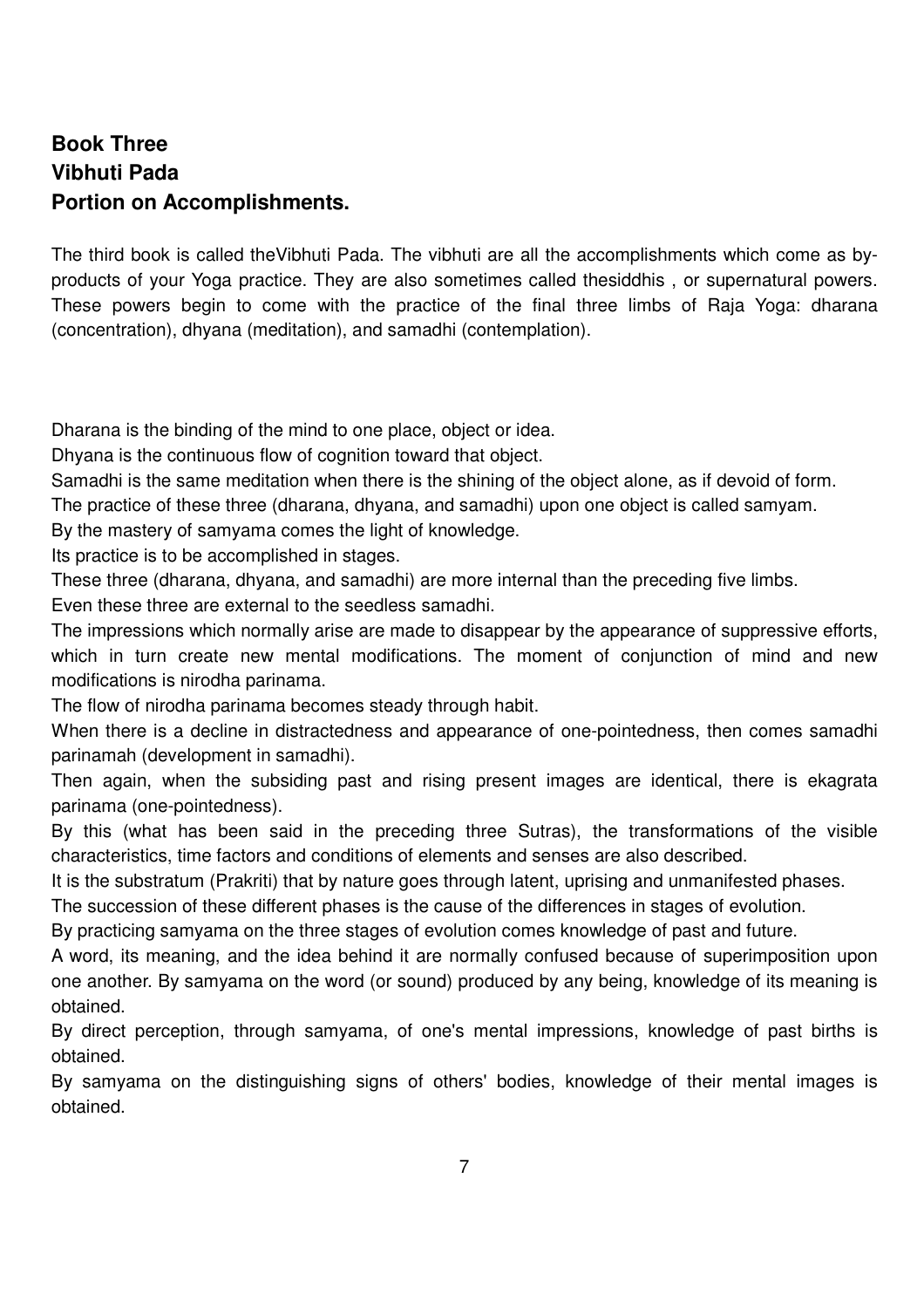But this does not include the support in the person's mind (such as the motive behind the thought, etc.), as that is not the object of the samyama.

By samyama on the form on one's body, (and by) checking the power of perception by intercepting light from the eyes of the observer, the body becomes invisible.

In the same way, the disappearance of sound (touch, taste, smell, etc.) is explained.

Karmas are two kinds: quickly manifesting and slowly manifesting. By samyama on them, or on the portents of death, the knowledge of the time of death is obtained.

By samyama on friendliness and other such qualities, the power to transmit them is obtained.

By samyama on the strength of elephants and other such animals, their strength is obtained.

By samyama on the Light within, the knowledge of the subtle, hidden, and remote is obtained. (Note: subtle as atoms, hidden as treasure, remote as far distant lands.)

By samyama on the sun, knowledge of the entire solar system is obtained.

By samyama on the moon comes knowledge of the star's arrangement.

By samyama on the pole star comes knowledge of the star's movements.

By samyama on the navel plexus, knowledge of the body's constitution is obtained.

By samyama on the pit of the throat, cessation of hunger and thirst is achieved.

By samyama on the kurma nadi (a subtle tortoise-shaped tube located below the throat), motionlessness in the meditative posture is achieved.

By samyama on the light at the crown of the head (sahasrara chakra), visions of masters and adepts are obtained.

Or, in the knowledge that dawns by spontaneous enlightenment (through a life of purity), all the powers come by themselves.

By samyama on the heart, the knowledge of the mind-stuff is obtained.

The intellect and the Purusha (or Atman) are totally different, the intellect existing for the sake of the Purusha, while the Purusha exists for its own sake. Not distinguishing this is the cause of all experiences; and by smayama on the distinction, knowledge of the Purusha is gained.

From this knowledge arises superphysical hearing, touching, seeing, tasting, and smelling through spontaneous intuition.

These (superphysical senses) are obstacles to (nirbija) samadhi but are siddhis (powers or accomplishments) in the worldly pursuits.

By the loosening of the cause (of the bondage of mind to body) and by knowledge of the procedure of the mind-stuff's functioning, entering another's body is accomplished.

By mastery over the udana nerve current (the upward vital air), one accomplishes levitation over water, swamps, thorns, etc. and can leave the body at will.

By mastery over the samana nerve current (the equalizing vital air) comes radiance to surround the body.

By samyama on the relationship between ear and ether, supernormal hearing becomes possible.

By samyama on the relationship between the body and ether, lightness of cotton fiber is attained, and thus traveling through the ether becomes possible.

By samyama on thought waves unidentified by and external to the body (maha-videha, or the great bodilessness), the veil over the light of the Self is destroyed.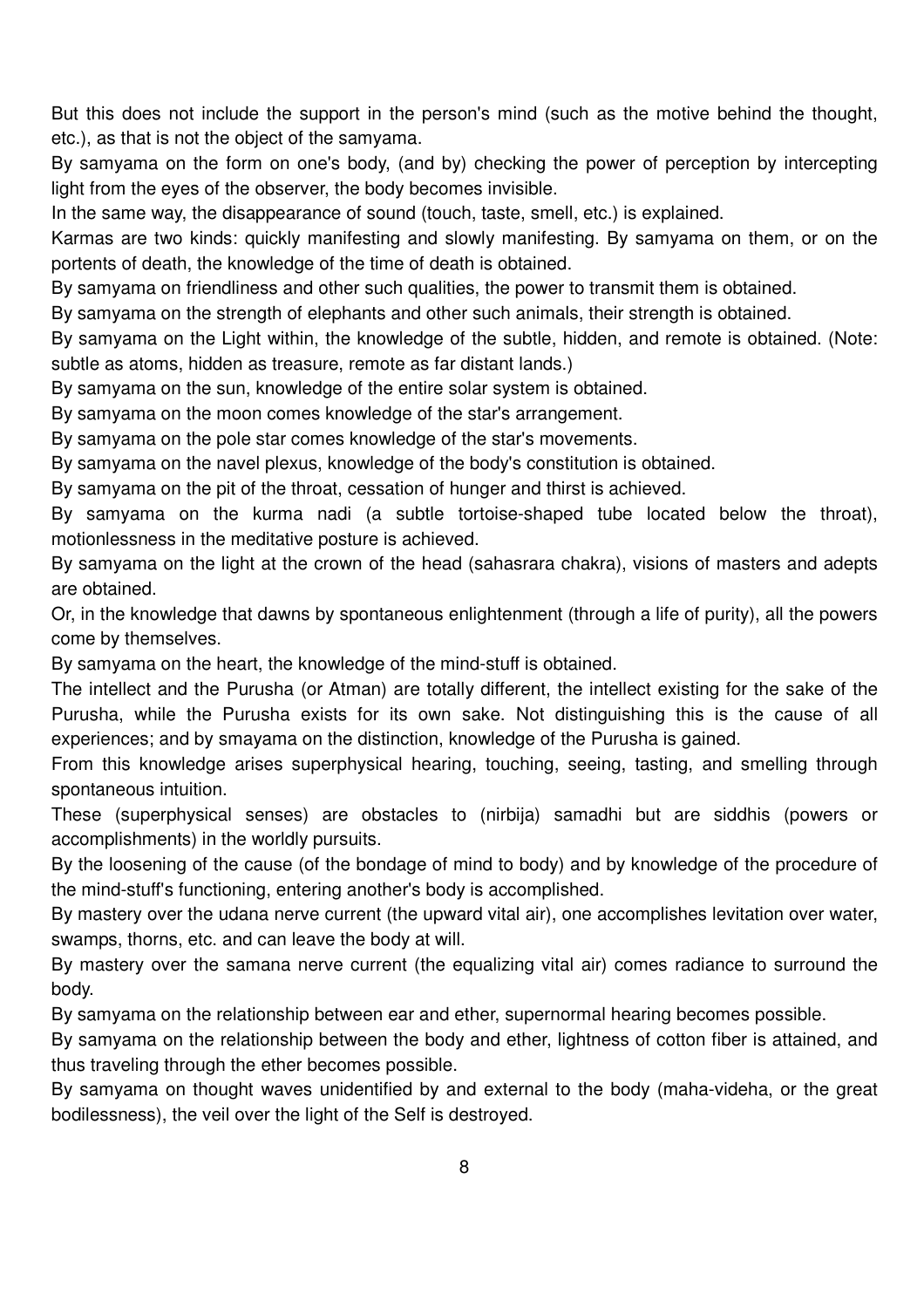By samyama on the gross and subtle elements and on their essential nature, correlations and purpose, mastery over them is gained.

From that comes attainment of anima and other siddhis, bodily perfection and the non-obstruction of bodily functions by the influence of the elements.

(Note: The eight major siddhis alluded to here are:

Anima - to become very small.

Mahima - to become bery big.

Laghima - very light.

Garima - heavy.

Prapti - to reach anywhere.

Prakamya - to achieve all ones's desires.

Isatva - ability to create anything.

Vasitva - ability to command and control everything.

Beauty, grace, strength, and adamantine hardness constitute bodily perfection.

By samyama on the power of perception and on the essential nature, correlation with the ego sense and purpose of the sense organs, mastery over them is gained.

From that, the body gains the power to move as fast as the mind, ability to function without the aid of the sense organs, and complete mastery over the primary cause (Prakritit).

By recognition of the distinction between sattva (the pure reflective nature) and the Self, supremacy over all states and forms of existence (omnipotence) is gained as is omnipotence.

By non-attachment even to that (all these siddhis), the seed of bondage is destroyed and thus follows Kaivalya.

The Yogi should neither accept nor smile with pride at the admiration of even the celestial beings, as there is the possibility of his getting caught again in the undesirable.

By samyama on single moments in sequence comes discriminative knowledge.

Thus, the indistinguisable differences between objects that are alike in species, characteristic marks and positions become distinguishable.

The discriminative knowledge that simultaneously comprehends all objects in all conditions is the intuitive knowledge which brings liberation.

When the tranquil mind attains purity equal to that of the Self, there is Absoluteness.

So concludes the Sutras of Book Three

--------------------------------------------------------------------------------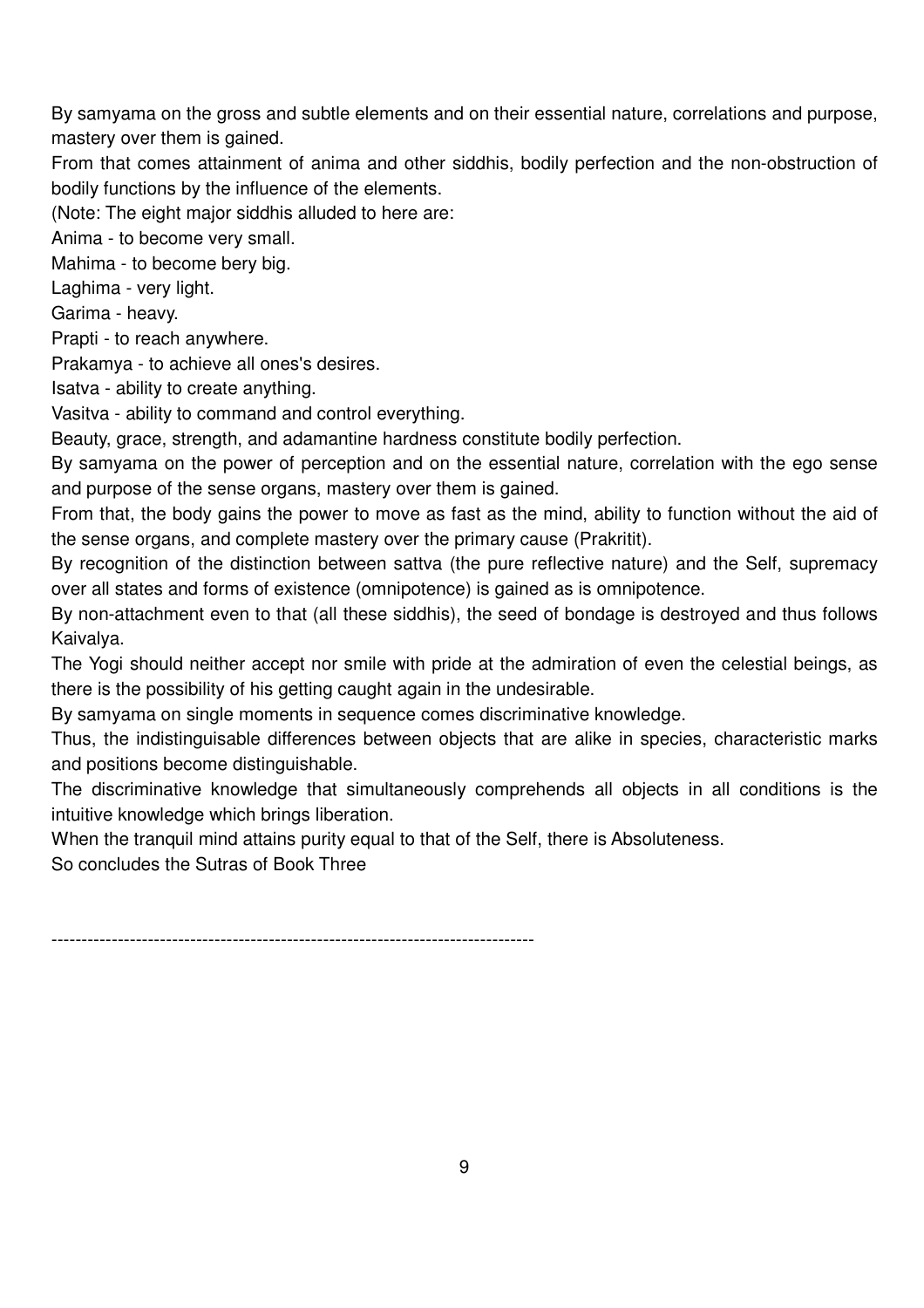### **Book Four Kaivalya Pada Portion on Absoluteness.**

Book Four has the heading Kaivalya Pada , or the portion that talks about absoluteness. The root of kaivalyam is kevala, which means without qualitites or conditions, that which is Cosmic. The one who has the quality of kevala is called kaivalyam. It's an experience of absoluteness, unlimitedness.

Siddhis are born of practices performed in previous births, or by herbs, mantra repetition, asceticism, or by samadhi.

The transformation of one species into another is brought about by the inflow of Nature.

Incidental events do not directly cause natural evolution; they just remove the obstacles as a farmer (removes the obstacles in a water course running in his field).

A Yogi's egoity alone is the cause of (other artificially) created minds.

Although the functions in the many created minds may differ, the original mind-stuff of the Yogi is the director of them all.

Only the minds born of meditation (the artificially created ones) are free from karmic impressions.

The actions of the Yogi are neither white (good) nor black (bad), but the actions of others are of three kinds; good, bad, and mixed.

Of these (actions), only those vasanas (subconscious impressions) for which there are favorable conditions for producing their fruits will manifest in a particular birth.

Although desires are separated from their fulfillments by class, space and time, they have uninterrupted relationship because the impressions (of desires) and memories of them are identical. Since the desire to live is eternal, impressions are also beginningless.

The impressions being held together by cause, effect, basis and support, they disappear with the disappearance of these four.

The past and future exist in the real form of objects which manifest due to differences in the conditions of their characteristics.

Whether manifested or subtle, these characteristics belong to the nature of the gunas.

The reality of things is due to the uniformity of the gunas' transformations.

Due to differences in various minds, perception of even the same object may vary.

Nor does an object's existence depend upon a single mind, for if it did, what would become of that object when that mind did not perceive it?

An object is known or unknown dependent on whether or not the mind gets colored by it.

Due to His changelessness, changes in the mind-stuff are always known to the Purusha, who is its Lord.

The mind-stuff is not self-luminous because it is an object of perception by the Purusha.

The mind-stuff cannot perceive both subject aand object simultaneously (which proves it is not selfluminous).

If the perception of one mind by another mind be postulated, we would have to assume an endless number of them and the result would be confusion of memory.